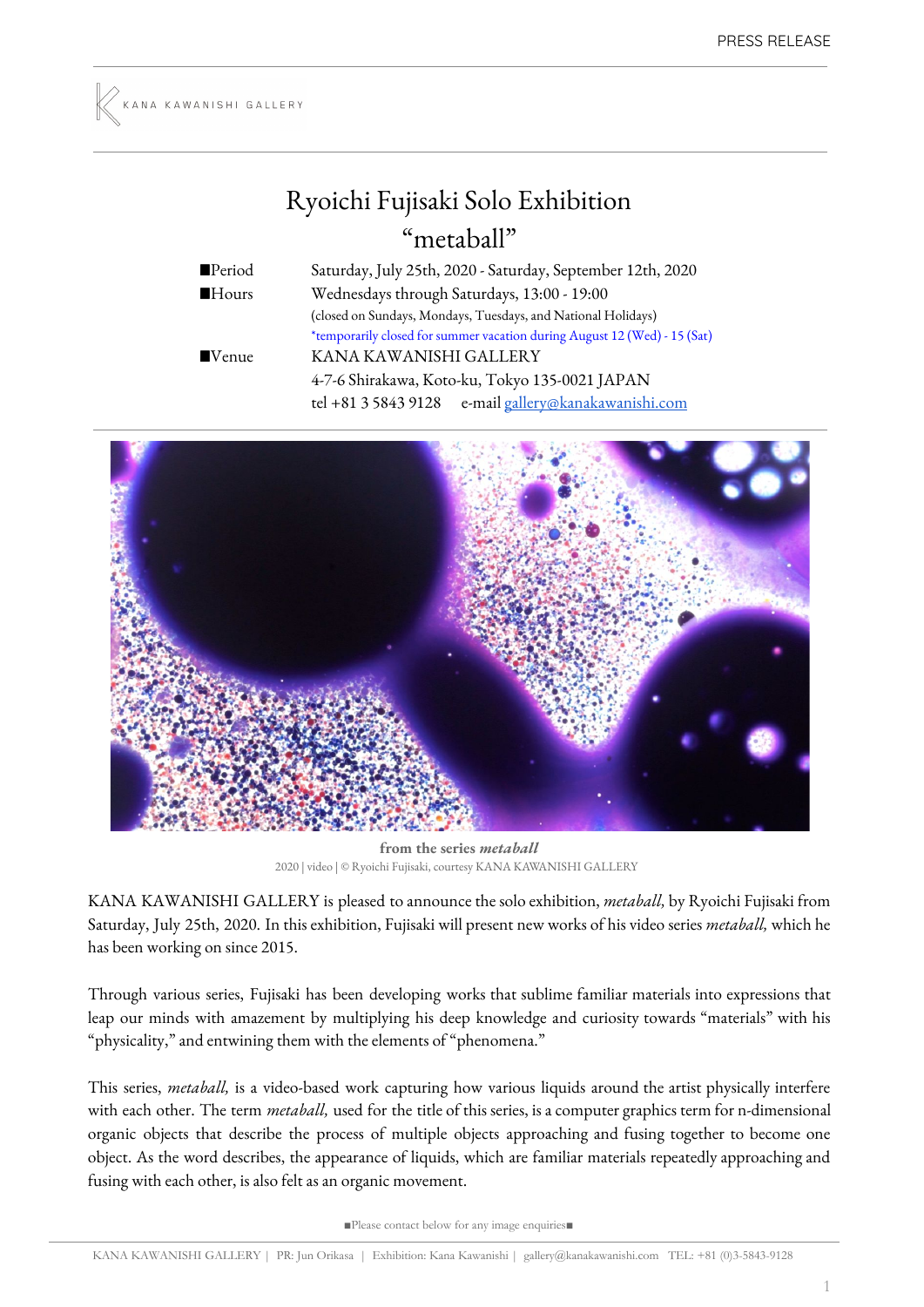

The new work *metaball\_plasma membrane* (2020), which will be unveiled for the first time in this exhibition, uses "plasma membrane" as its title. The plasma membrane (cell membrane), which is the biological membrane that separates the inside and outside of the cells of an organism, plays a role in controlling the entry and exit of substances into and out of cells and organelles by "selective permeability" for ions and organic compounds. Perhaps Fujisaki, who confronts the materials in a meditative state, becomes a semipermeable membrane himself and represents his physicality through the phenomena that the material exhibits.

In addition, KANA KAWANISHI PHOTOGRAPHY (Nishi Azabu) will also hold the solo exhibition, *colored oil,* featuring the photographic works by Ryoichi Fujisaki during the same period. We cordially welcome all to this opportunity to witness the latest expressions by Ryoichi Fujisaki, who purely continues to enhance the inducement of his works at the two venues.



**from the series** *metaball* 2020 | video | © Ryoichi Fujisaki, courtesy KANA KAWANISHI GALLERY



**from the series** *metaball* 2020 | video | © Ryoichi Fujisaki, courtesy KANA KAWANISHI GALLERY

■Please contact below for any image enquiries■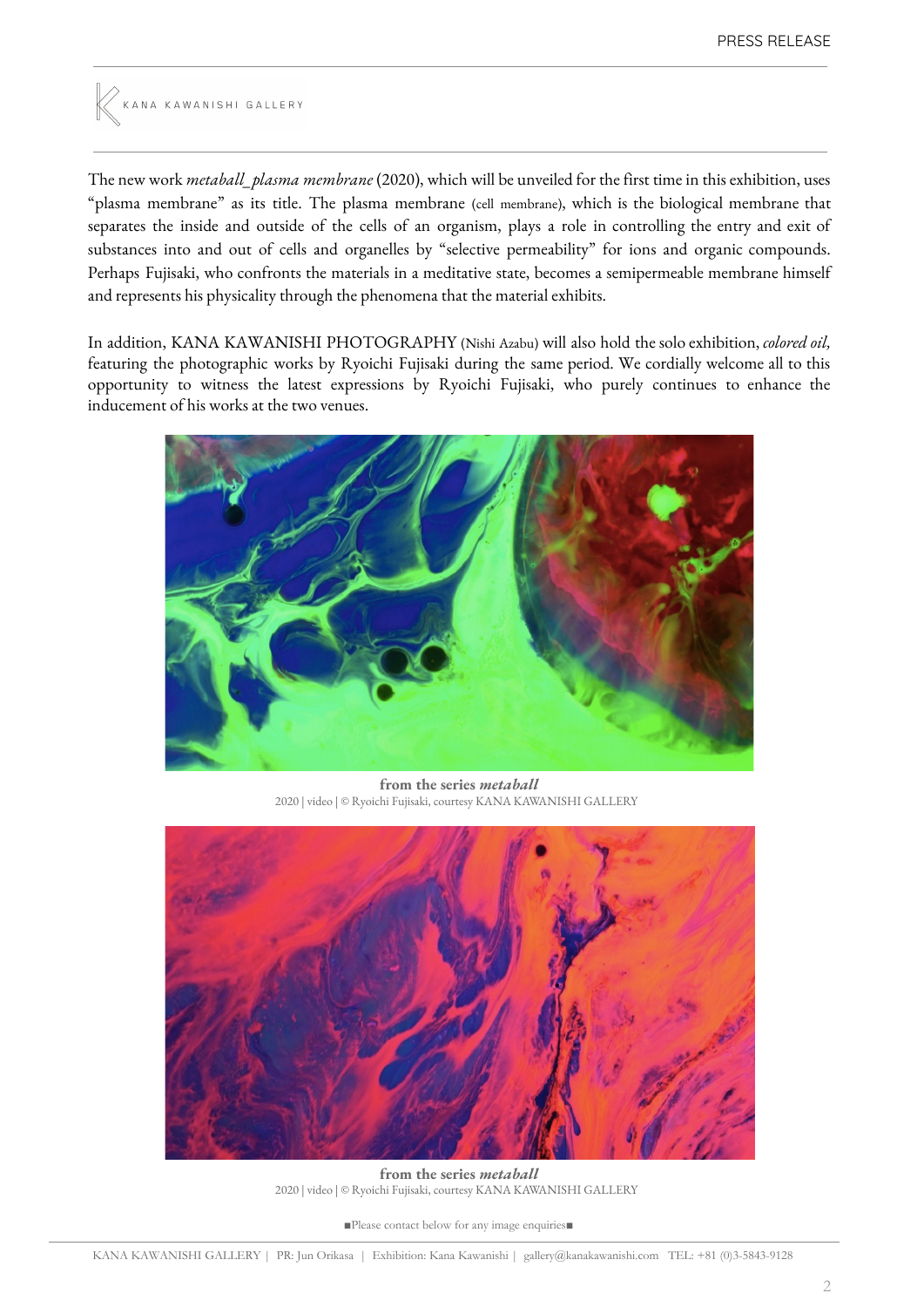



**from the series** *metaball* 2020 | video | © Ryoichi Fujisaki, courtesy KANA KAWANISHI GALLERY



**from the series** *metaball* 2020 | video | © Ryoichi Fujisaki, courtesy KANA KAWANISHI GALLERY



**from the series** *metaball* 2020 | video | © Ryoichi Fujisaki, courtesy KANA KAWANISHI GALLERY

■Please contact below for any image enquiries■